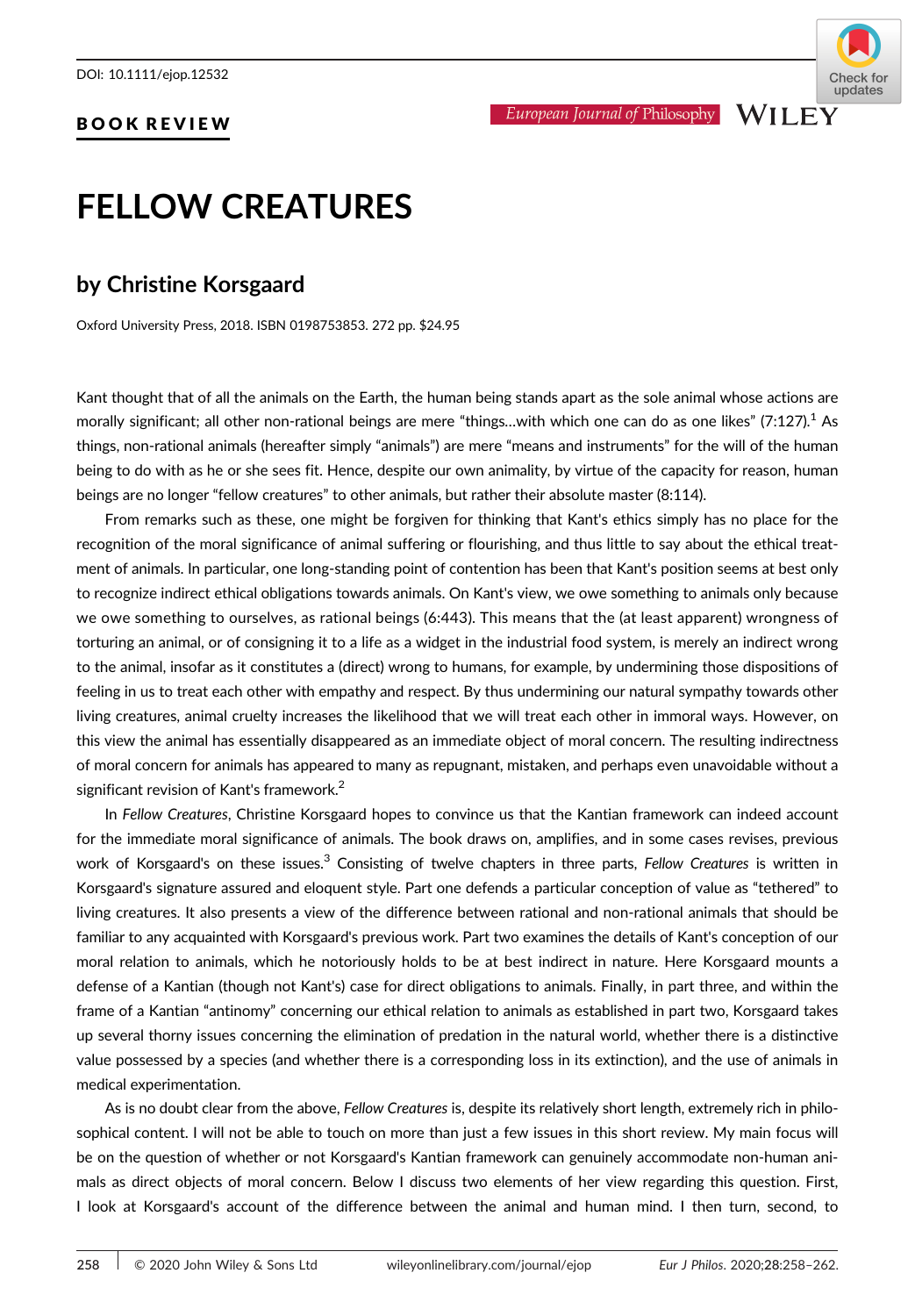Korsgaard's main defense of her Kantian approach to explaining the existence and nature of our ethical obligations toward animals.

Before getting to the specifics of Korsgaard's distinction between rational and non-rational minds, let me first spell out some of the elements of her view of subjectivity that form the backdrop to this distinction. In the first part of the book, Korsgaard argues for what she calls a "tethered" conception of value—nothing can be important or good without being good-for (or bad-for) some living creature. Animals are creatures that act in the light of their (sensory) representations of their world and do so in a valanced or evaluative way. Korsgaard argues that tethered values things that can be good or bad for a creature—are those that can in principle show up in the evaluative perspective of the animal, as a part of how it represents its environment or itself.

Korsgaard conceives of value here as functional, in the sense that goods promote the maintenance, reproduction, and flourishing of the organism and ills the opposite. Ultimately all animals have a final good that "constitutes or contributes to the well-functioning of an entity who experiences her own functional condition in a valenced way, and pursues her own functional goods through action" (p.  $22$ ).<sup>4</sup>

While something can be good-for an animal only in the sense of contributing to its functional, and ultimately final, good, this is merely a necessary condition for considering an animal an object of moral concern. Korsgaard also thinks that what sets such functional goods for animals apart from goods for non-living things like kitchen knives or hammers is the fact that the animal's functional good is specifically tied to a subject or self as a locus of consciousness. A self has "an integrated point of view, at a time, and over time" (p. 29), which enables it to find its way around its environment and pursue its relevant ends. The functional goods for an animal are what help it to maintain and otherwise support this integrated point of view—i.e., its self.

Korsgaard argues that many animals qualify as having selves insofar as they exhibit some sort of functional unity of point of view over time. She also thinks that many animals exhibit self-consciousness, at least to some degree (e.g., in passing the "mirror test" of visually recognizing themselves in a reflection as distinct from other objects). What Korsgaard denies is present in any non-rational animal is the ability to reflectively control one's attitudesone's beliefs and desires (p. 30). Korsgaard quotes Kant's claim that "the fact that man can have the idea "I" raises him infinitely above all the other beings living on earth" (7:127). In her view, though Kant errs in some of the ways he develops his view of self-consciousness, his central contribution to our understanding of rationality is in showing how the kind of metarepresentational abilities constituting one's grasp of the first-person concept allow one to endorse, control, and thus take responsibility for one's doxastic and conative mental states.

Setting aside the difficult question of whether Korsgaard has gotten Kant right on this score, we can ask whether she is right to think that there is a link between metarepresentation (via application of the concept <I>) and control over one's mental states that serves to distinguish rational from non-rational creatures. There is at least some evidence for thinking that Korsgaard conflates two distinct, and independent, elements of (what is now called) metacognition—viz. executive control over one's cognitive processes, and the metarepresentation of oneself as the subject of those processes.<sup>5</sup> Of particular interest in recent cognitive ethology has been the way in which many animals perform similarly to humans in experiments eliciting "epistemic feelings"—e.g., feelings of knowing such as hunches, confidence, and uncertainty.<sup>6</sup>

For example, when directed to make difficult pattern discriminations, a variety of animals—including dolphins, chimpanzees, monkeys, and rats—make adaptive use of a "bail-out" option. This option is one that quickly provides them a new trial without the penalty typical of an incorrect answer. Of note is the fact that, in such difficult cases, where their discrimination reliability drops to chance, animals take the bail-out option in a manner consistent with that of humans reporting feelings of uncertainty in deliberating upon how to complete these tasks.<sup>7</sup> The explanation of this close fit is that such animals, like humans, are able to both detect a clash between two subjective takes on the same stimulus or content and by cognitive effort inhibit their initial take in favor of a more considered one.

If these experiments are correct in their conclusions, then animals that lack any (or any significant) metarepresentational capacities are nevertheless able to exert control over their representational states or attitudes. This suggests that Korsgaard may be drawing the line between the rational and the non-rational in the wrong place.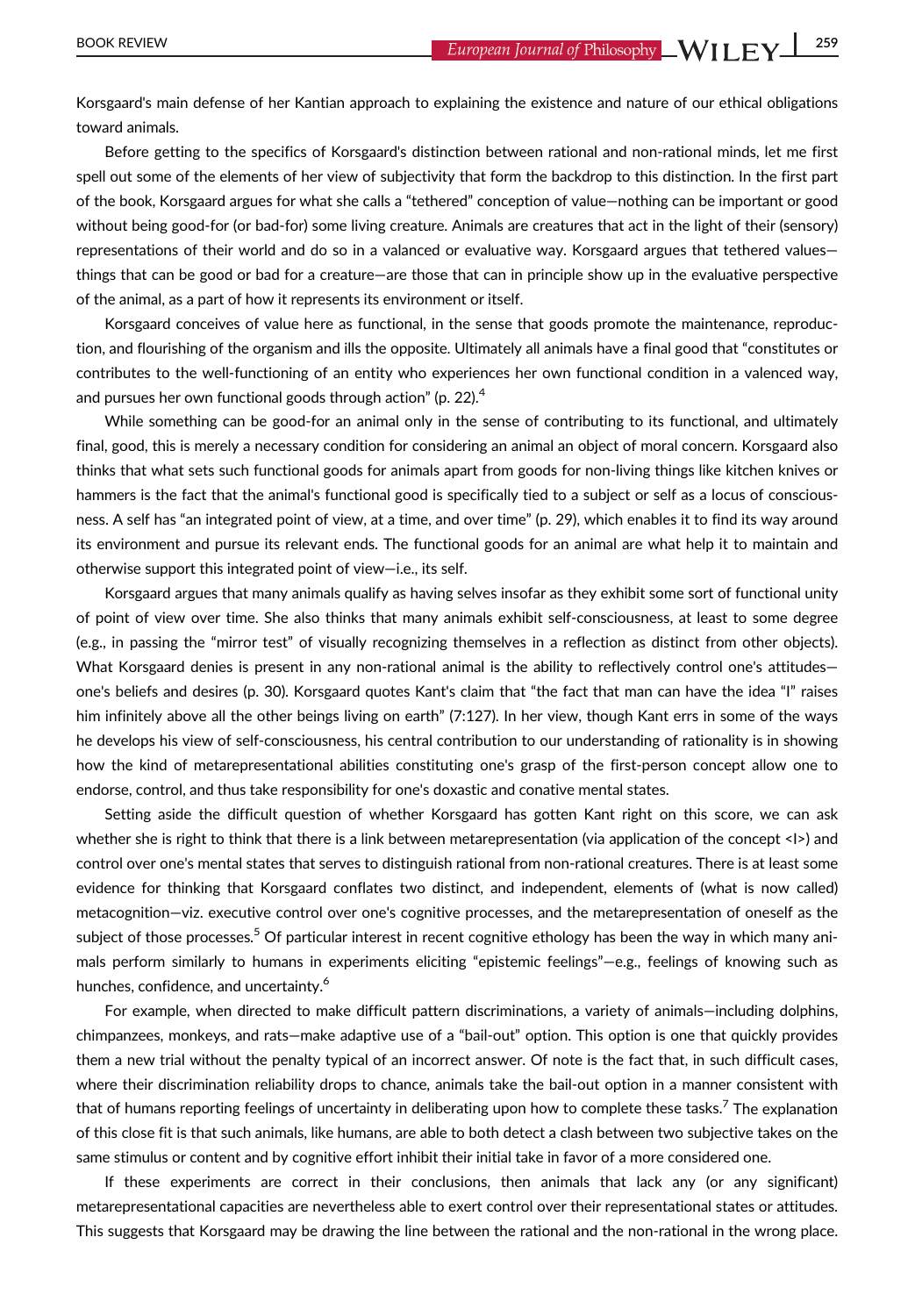Perhaps it is not metarepresentation that is rationally distinctive, but rather executive control, and such a capacity for control may exist in more phylogenetically primitive beings than the capacity for metarepresetation. One salutary consequence of this would be that, all other things being equal, a Kantian framework that regards only rational beings as direct objects of moral concern might nevertheless include a much wider extent of the animal world if the demarcation line between the rational and the non-rational were suitably redrawn according to the presence of a capacity for executive control rather than that of metarepresentation.

Given Korsgaard's commitment to a reflective, and thus metarepresentational, model of rationality, her strategy for resolving the problem of indirectness lies not in reconceiving the distinction between the rational and the nonrational. Rather, she argues, in the second part of the book, for a reevaluation of the Kantian explanation of the relationship between a right and an obligation. To see how Korsgaard does this, we need to first appreciate what she calls the "reciprocity argument", which we can summarize as follows:

- 1. Rights and obligations are reciprocally related.
- 2. Non-rational animals cannot be obligated to do anything.
- 3. Therefore, non-rational animals cannot have rights (1, 2).

The reciprocity argument then immediately leads to the view that animals are not direct objects of moral concern:

- 4. If non-rational animals cannot have rights, then they cannot be wronged.
- 5. Animals cannot be wronged (3, 4).
- 6. Therefore, there is nothing we morally owe to non-rational animals, that is, there are no "direct" moral requirements or principles governing their treatment.

At the core of this argument is the view that having a right means making (and being able to make) a claim on other beings. But in conceiving of rights in this way, Korsgaard points out that the claimant must also recognize others as possible sources of claims—as possible bearers of rights. As she puts it, "in making these laws, we already concede authority to the point of view of others" (p. 125). According to Korsgaard, animals, lacking the capacity to reflect on their beliefs and desires, are in no position to reciprocally recognize the authority of other points of view. It would thus seem that animals can never be part of the moral community, understood as a community of reciprocally obliged beings.

As Korsgaard goes on to argue, however, the final step—that nothing is morally owed to animals—is too quick. She points to Kant's political conception of a "passive citizen" as a guide. Such a citizen (e.g., a woman, child, or servant) is one to whom certain legal and political protections are extended, even though the citizen cannot engage in the practice of voting or otherwise determining the laws of the polity. Insofar as the basic idea is coherent (putting aside the issue of whether this political category is one we would or should nowadays endorse), it encourages the question of whether the same might be said of animals—could they be sources of obligation even if they lack the capacities to recognize themselves or others as such sources of obligation, and thus engage in the kinds of activity necessary for constituting (or recognizing) moral laws?

As Korsgaard argues:

each of us stands in a relation to him- or herself that is the ultimate basis of all value. That relation is that we each take the things that are good-for us to be good absolutely, rationally endorsing the natural tendency of conscious living beings, of creatures, to pursue their own good as if it were good absolutely. We recognize that this is a condition we share with all other creatures. Our reason for including animals in the moral community is just that: that we recognize them to be fellow creatures, with a good of their own just like ours. (p. 148).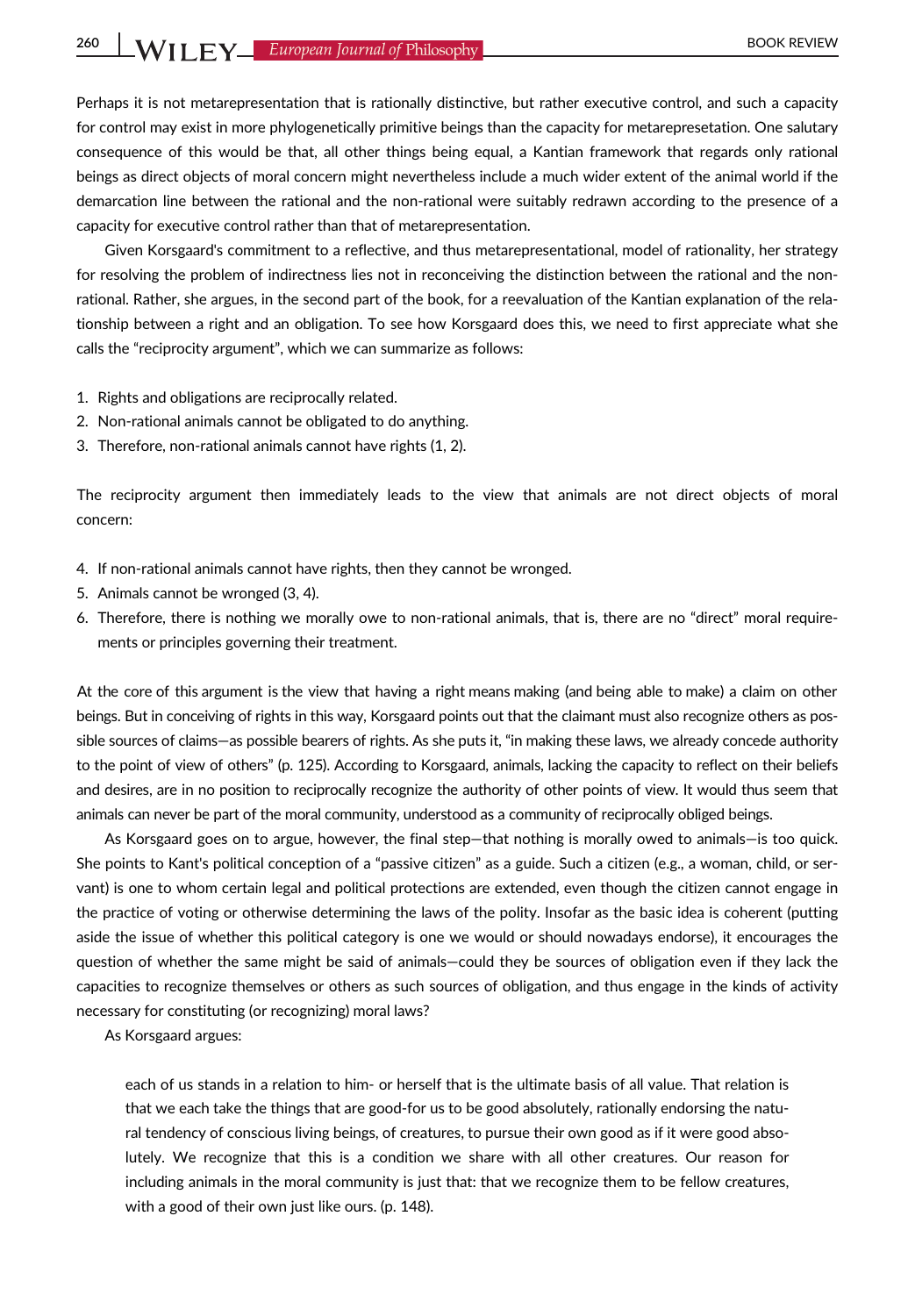I understand her argument as follows:

- 1. A rational being is one capable of acting "autonomously", at least in the sense of being able to set ends for itself.
- 2. A condition of setting an end for oneself is that one take oneself to be a source of value—one takes oneself as an "end in itself."
- 3. In taking oneself to be a source of value, one takes the goods and ills that show up in one's evaluative perspective on the world—i.e., one's functional goods and ills—to be reasons for and against acting in particular ways.
- 4. Non-rational creatures also have functional goods and ills that show up in their evaluative perspective on the world.
- 5. The very same basis for something's being a reason to act in the rational case—i.e., it is being good-for or bad-for the agent—is also present in the animal case.
- 6. Therefore, if one takes a functional good as a reason to treat oneself or another rational agent in a specific way, then one is also committed to taking that good as a reason to treat an animal in a specific way.

There are different ways one might object to Korsgaard's argument, so understood.<sup>8</sup> But even if we accept the above argument as is, it is fair to ask whether the conclusion avoids the original worry generated by Kant's ethical theory—viz. that it cannot properly accommodate animals as direct objects of moral concern. Has Korsgaard's approach avoided this problem? I'm not convinced it has.

For Korsgaard, as we have seen, there is no intrinsic value possessed by any being as such. Value is instead "tethered" to the evaluative perspective of the conscious agent. Korsgaard further holds that what makes whatever shows up in the evaluative perspective of a creature—its functional goods and ills—into reasons for believing or acting in particular ways is that the creature be able to reflectively endorse such goods as reasons. But what this means is the fact that a non-reflective creature has a perspective in which things show up as good-for or bad-for the creature is, in and of itself, no reason for treating that creature one way or another (even for the creature in question!). Reasons, and thus the currency of moral evaluation (at least according to the Kantian framework), only enter the picture by way of the commitments of reflective creatures like us. It is true that Korsgaard's alternative interpretation of Kant's position allows her to avoid a certain kind of indirectness in our duties or obligations—on her view we can have direct duties to animals to treat them certain ways. But this directness of duty itself depends on something about us and not other animals—viz. that we are creatures capable of self-conscious reflection even if they are not. Hence, there still seems to be a kind of objectionable indirectness in the view.

For example, on this view, what is wrong in the treatment of factory-farmed animals is that it is incompatible with rationally endorsing "the natural tendency of conscious living beings, of creatures, to pursue their own good as if it were good absolutely" (p. 148). The wrongness of the act (i.e., the sense in which industrial treatment of animals fails to respect what reasons we have for treating animals appropriately) thus still depends on us rather than on the animals wronged. Hence, though Korsgaard may indeed have found a way to generate direct duties to animals, she never resolves what one might have thought was driving the original worry about Kant's ethical theory in the first place—viz. that it inappropriately takes our reasons for treating animals in a way that respects their good as grounded in facts about us, as rational beings, rather than in facts about the animals themselves. Perhaps here we have come to the limits of what is possible on a Kantian approach.

These worries aside, Fellow Creatures is an excellent book that provides a rewarding take on many of the central issues regarding our moral relationship to other animals. Though the book is worth reading on its own merits, Korsgaard's characteristically engaging style also makes the book well suited for both undergraduate and graduate teaching in ethics, including the teaching of topics that are not immediately related to the issue of animal welfare (e.g., the nature of rationality, animal minds, the value and disvalue of pleasure and pain). Moreover, her discussion provides a decidedly non-consequentialist and non-speciesist view of what we owe to others, and thus of the moral community as a genuine fellowship of creatures, one that extends widely to other living beings, and not simply to those capable of recognizing themselves as such.